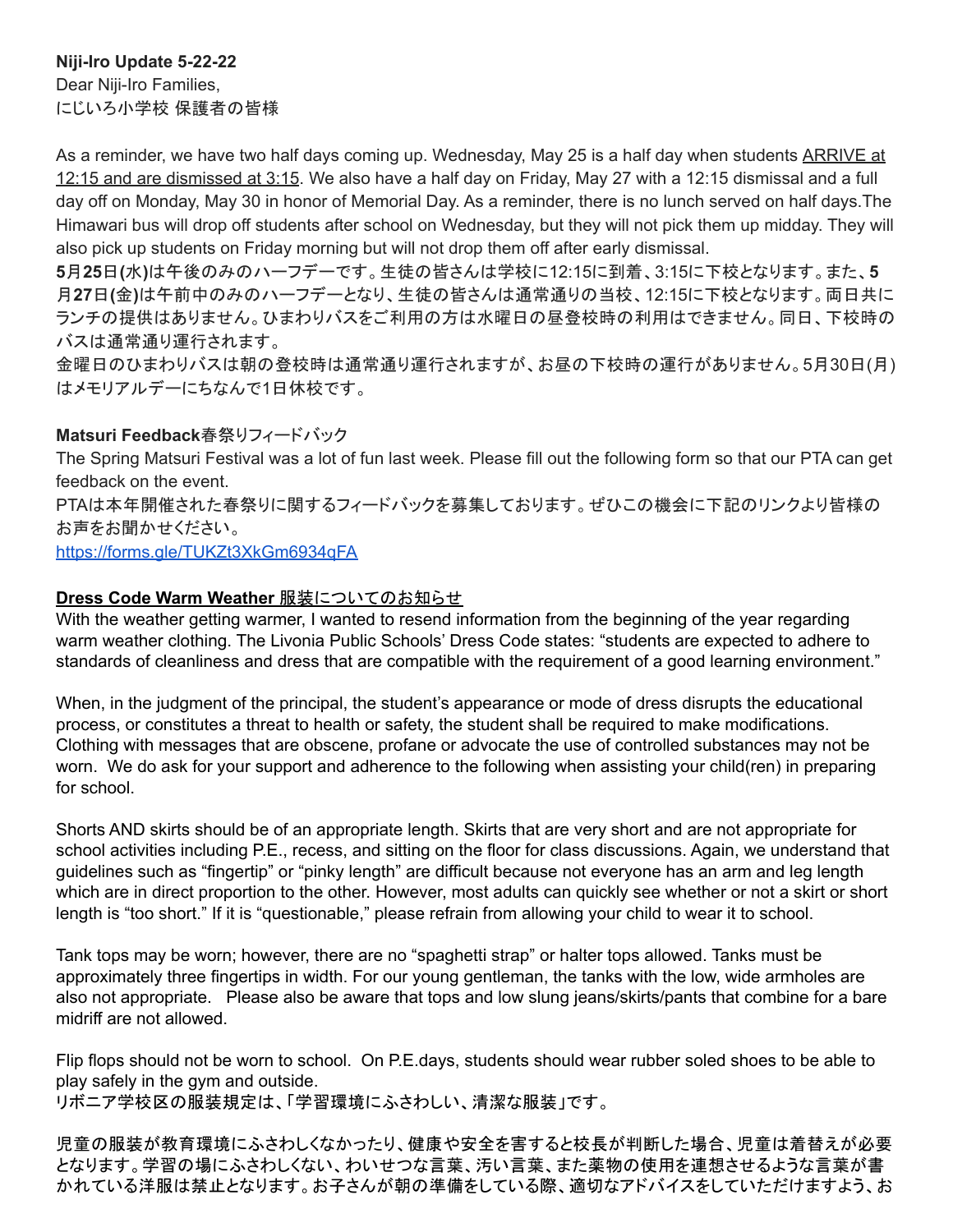願いします。

半ズボンやスカートは短すぎないようにしましょう。短すぎるスカートは体育の授業や休み時間、床に座るのに適して いません。規定にある、(気をつけをしたときの)"指の長さ以上""小指の長さ"という表現はわかりにくく、個人差があ りますが、大人の一般的な基準で判断して短いものは避けてください。もしも判断がつきにくい場合は、学校には着 ていかないよう、お子さんにご指導ください。

タンクトップを着る時は、スパゲティストラップ(ひもストラップ)やホルタートップ(肩ひもが首にまわるもの)は控えてく ださい。肩ひもは指三本ぐらいの幅があるもののみ着用可能とします。男子用の袖ぐりのあきが広すぎるものも控 え、ズボンやスカートの腰ばきもやめましょう。

また、ビーチサンダルでの登校は禁止とします。PE(体育)の授業のある日は必ず運動靴を着用してください。

#### **REMINDERS**お知らせ

**Summer Early Literacy Volunteers program (ELVs)/**夏の読み書き力向上プログラム **PTSA ELVS [Participant](http://track.spe.schoolmessenger.com/f/a/yo3N9fkbjL0h0aeV7B1ImQ~~/AAAAAQA~/RgRkX8J8P0R1aHR0cHM6Ly9tc2cuc2Nob29sbWVzc2VuZ2VyLmNvbS9tLz9zPW42NktrSFFxR1dnJm1hbD1iYmY1ZDg1MWFkODdlODFiNGNmZDA3NGZiOTc4ZTY3YmU0ODJiNjU0ZDczMmE3MmQxZDczZTk5YmFjZjc0NzM5VwdzY2hvb2xtQgpib_yOfmL6Y-izUiBsZGVsdWNhQGxpdm9uaWFwdWJsaWNzY2hvb2xzLm9yZ1gEAAAAAQ~~) Flyer 2022.pdf**

The Livonia PTSA Council is pleased to once again offer the Summer Early Literacy Volunteers program (ELVs). This program is offered to students currently in grades K-4 who want to practice their literacy skills over the summer.

Students will work with a high school volunteer from June 27 - August 19 at either the Livonia Civic Center or Sandburg Libraries in a 30-minute session every week. There is no cost to participate in the program.

For more information and to sign up for the program, please visit: <https://tinyurl.com/LPSELVS2022participant>. Forms must be submitted by Friday, June 3. Please complete one form per student.

If you have any questions, please contact us at: elvs@livoniaptsacouncil.org.

本年度もリボニアPTSAによる夏の読み書き力向上プログラムが開催されます。希望された生徒の皆さんは現在の 学年に基づいたプログラムを高校生のボランティアの皆さんと一緒に6/27~8/19の間リボニアシビックセンター、もし くはサンドバーグライブラリーにて30分ほどのセッションを毎週行います。ご興味のある方は下記のリンクから詳細 をご覧いただきお申込みをお願いいたします。申し込み期限は6月3日金曜日です。このセッションのご参加は無料 ですのでこの機会に是非ご参加ください。尚お申込みは生徒一人に対して一枚の申込書の提出が必要になります。 ご質問のある方はこちらelvs@livoniaptsacouncil.org.までメールをお願いいたします。 <https://tinyurl.com/LPSELVS2022participant>.

#### **From PTA/PTA**よりお知らせ

PTA currently has a vacancy for the First Vice President and Treasurer positions for the 2022-2024 term. They will keep the nomination open until the positions are filled. Once there are candidates, a vote will be taken at the next PTA general meeting. If you are curious but would like to know more and address any questions or concerns before nominating yourself/anyone, feel free to reach out to any of the current eboard members and they will be happy to answer them!

PTAでは2022‐2024任期の第一副会長と会計を募集しております。立候補、推薦される方が見つかり次第、次の PTA会議で投票を行います。興味があるけど質問、懸念のある方、現在の役員の誰にでもお気軽にご相談くださ い。

**2022 Election Nomination Form** 選挙の立候補・推薦申請書 <https://forms.gle/nxGFD99ocb7QPdAf6>

**Free and Reduced Lunch/**無料ランチの終了と割引ランチの申し込みについて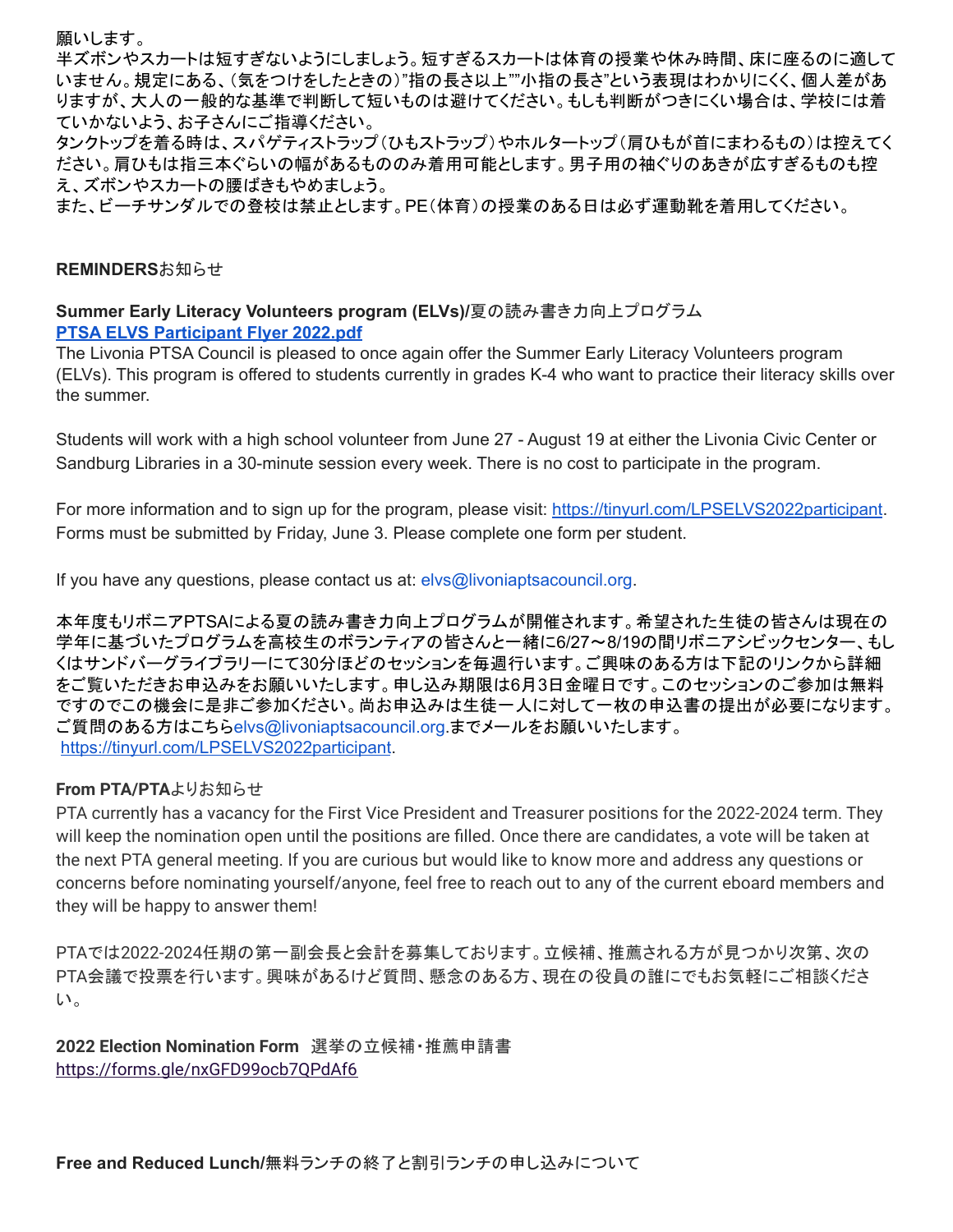During the Covid pandemic, the federal government approved meal waivers for schools and districts during the 2020-21 and 2021-22 school years. This federal meal waiver allowed **any** LPS student to receive breakfast and/or lunch, free of charge to you, regardless of family economic status and without requiring the traditional Free & Reduced School Meals application to be submitted by families.

Currently, these waivers are set to expire on June 30, 2022. **For those families who believe they would qualify for free or reduced meals through the traditional process, we encourage you to complete and submit your application now.**

The online application can be found using this link: Horizon Free & [Reduced](http://track.spe.schoolmessenger.com/f/a/wJG7soAPgv5Bd1k_GxHYTw~~/AAAAAQA~/RgRkVpzhP0QoaHR0cHM6Ly9mcmFwcHMuaG9yaXpvbnNvbGFuYS5jb20vd2VsY29tZVcHc2Nob29sbUIKYnBhaXViAVMeyFIgbGRlbHVjYUBsaXZvbmlhcHVibGljc2Nob29scy5vcmdYBAAAAAE~) Apps and if you prefer to submit a paper application, you can find that by using this link: Free & Reduced Paper [Application](http://track.spe.schoolmessenger.com/f/a/qHI_l2BxqEP4UIcylJbiKQ~~/AAAAAQA~/RgRkVpzhP0SWaHR0cHM6Ly93d3cubGl2b25pYXB1YmxpY3NjaG9vbHMub3JnL2Ntcy9saWIvTUk1MDAwMDQ1MS9DZW50cmljaXR5L0RvbWFpbi8yNTEvMjAyMS0yMiUyMExQUyUyMEZyZWVfYW5kX1JlZHVjZWQtcHJpY2VfYXBwbGljYXRpb25fNjUzNzg1XzclMjAwNzEyMjEucGRmVwdzY2hvb2xtQgpicGFpdWIBUx7IUiBsZGVsdWNhQGxpdm9uaWFwdWJsaWNzY2hvb2xzLm9yZ1gEAAAAAQ~~).

**If you have any questions, please contact the LPS Food & Nutrition Services Department at (734) 744-2820 or email at [foodservice@livoniapublicschools.org](mailto:foodservice@livoniapublicschools.org).**

**I have also included the information regarding P-EBT (Pandemic Electronic Benefit Transfer Program). Please contact us with any questions.**

#### **Niji-Iro Japanese Immersion Elementary [School.docx](http://track.spe.schoolmessenger.com/f/a/X1KgkwqwD7uKvzi8WArg6w~~/AAAAAQA~/RgRkWoTVP0R1aHR0cHM6Ly9tc2cuc2Nob29sbWVzc2VuZ2VyLmNvbS9tLz9zPW1ZMHBkWDRDVDlFJm1hbD05YWFiMTk3OGQ3ZjE4NmJhOTczYmI1MzQ0NjM4MGMxMzg5ODFlNWJjNTMxMzIyZTYxZDk0MjY5NWUzNWI2YzQyVwdzY2hvb2xtQgpib1VReWL_mPnRUiBsZGVsdWNhQGxpdm9uaWFwdWJsaWNzY2hvb2xzLm9yZ1gEAAAAAQ~~)**

#### **[MDHHS-5925.dotx](http://track.spe.schoolmessenger.com/f/a/7TMlFDvOxH7u2YKLxl3LMA~~/AAAAAQA~/RgRkWoTVP4RHAWh0dHA6Ly90cmFjay5zcGUuc2Nob29sbWVzc2VuZ2VyLmNvbS9mL2EveVBFaW03MXNtbHNOOEt1SXVWOE4wUX5-L0FBQUFBUUF-L1JnUmtXa3dGUDBSMWFIUjBjSE02THk5dGMyY3VjMk5vYjI5c2JXVnpjMlZ1WjJWeUxtTnZiUzl0THo5elBXWkVhRzFwZVVvMlUxTkpKbTFoYkQweFpXTm1abVZqTlRabU1HRTFNVE0wTjJZNFlUTTNZbVZrWXprek5HTTBNMlZrWVdRM056UTFOR1l4TVRBMFpUZzNNVGd5TkRnelpqUTROelU0TnpVMVZ3ZHpZMmh2YjJ4dFFncGljSVVZZVdJQlU0UDRVaUJzWkdWc2RXTmhRR3hwZG05dWFXRndkV0pzYVdOelkyaHZiMnh6TG05eVoxZ0VBQUFBQVF-flcHc2Nob29sbUIKYm9VUXli_5j50VIgbGRlbHVjYUBsaXZvbmlhcHVibGljc2Nob29scy5vcmdYBAAAAAE~)**

Covidによるパンデミックの間、連邦政府は2020-21年と2021-22年の間に学校区、およびそれぞれの学校に給食費 免除を承認しました。現在この給食費免除によりLPSに所属する全ての生徒はご家族の経済状況に関係なく、通常 は必要な学校給食無料および割引申請書の提出なしで、朝食および/もしくは昼食を無料で受け取っています。 しかしながら、現在の給食費免除は2022年6月30日に期限が切れる予定です。今後は以前行われていた給食費の 割引、および費用免除を受ける資格があると思われるご家族は来年の学校年度が始まるのを待たずにすぐに申請 書を提出してください。オンラインでのアプリケーションをご希望の方はこちらのリンクから**[Horizon](http://track.spe.schoolmessenger.com/f/a/wJG7soAPgv5Bd1k_GxHYTw~~/AAAAAQA~/RgRkVpzhP0QoaHR0cHM6Ly9mcmFwcHMuaG9yaXpvbnNvbGFuYS5jb20vd2VsY29tZVcHc2Nob29sbUIKYnBhaXViAVMeyFIgbGRlbHVjYUBsaXZvbmlhcHVibGljc2Nob29scy5vcmdYBAAAAAE~) Free &**

**[Reduced](http://track.spe.schoolmessenger.com/f/a/wJG7soAPgv5Bd1k_GxHYTw~~/AAAAAQA~/RgRkVpzhP0QoaHR0cHM6Ly9mcmFwcHMuaG9yaXpvbnNvbGFuYS5jb20vd2VsY29tZVcHc2Nob29sbUIKYnBhaXViAVMeyFIgbGRlbHVjYUBsaXZvbmlhcHVibGljc2Nob29scy5vcmdYBAAAAAE~) Apps** アクセスしていただけます。紙面での申請をご希望の方はこちらのリンクから **Free & [Reduced](http://track.spe.schoolmessenger.com/f/a/qHI_l2BxqEP4UIcylJbiKQ~~/AAAAAQA~/RgRkVpzhP0SWaHR0cHM6Ly93d3cubGl2b25pYXB1YmxpY3NjaG9vbHMub3JnL2Ntcy9saWIvTUk1MDAwMDQ1MS9DZW50cmljaXR5L0RvbWFpbi8yNTEvMjAyMS0yMiUyMExQUyUyMEZyZWVfYW5kX1JlZHVjZWQtcHJpY2VfYXBwbGljYXRpb25fNjUzNzg1XzclMjAwNzEyMjEucGRmVwdzY2hvb2xtQgpicGFpdWIBUx7IUiBsZGVsdWNhQGxpdm9uaWFwdWJsaWNzY2hvb2xzLm9yZ1gEAAAAAQ~~) Paper [Application](http://track.spe.schoolmessenger.com/f/a/qHI_l2BxqEP4UIcylJbiKQ~~/AAAAAQA~/RgRkVpzhP0SWaHR0cHM6Ly93d3cubGl2b25pYXB1YmxpY3NjaG9vbHMub3JnL2Ntcy9saWIvTUk1MDAwMDQ1MS9DZW50cmljaXR5L0RvbWFpbi8yNTEvMjAyMS0yMiUyMExQUyUyMEZyZWVfYW5kX1JlZHVjZWQtcHJpY2VfYXBwbGljYXRpb25fNjUzNzg1XzclMjAwNzEyMjEucGRmVwdzY2hvb2xtQgpicGFpdWIBUx7IUiBsZGVsdWNhQGxpdm9uaWFwdWJsaWNzY2hvb2xzLm9yZ1gEAAAAAQ~~).**

フォームにアクセスください。何かご不明な点がございましたら、LPS Food & Nutrition Services Department ((734) 744-2820) または foodservice@livoniapublicschools.org まで電子メールでお問い合わせください。 また、P-EBT(パンデミック電子給付金給付プログラム)に関する情報も記載しました。ご不明な点がございましたらい つでもお問い合わせください。

### **Niji-Iro Japanese Immersion Elementary [School.docx](http://track.spe.schoolmessenger.com/f/a/X1KgkwqwD7uKvzi8WArg6w~~/AAAAAQA~/RgRkWoTVP0R1aHR0cHM6Ly9tc2cuc2Nob29sbWVzc2VuZ2VyLmNvbS9tLz9zPW1ZMHBkWDRDVDlFJm1hbD05YWFiMTk3OGQ3ZjE4NmJhOTczYmI1MzQ0NjM4MGMxMzg5ODFlNWJjNTMxMzIyZTYxZDk0MjY5NWUzNWI2YzQyVwdzY2hvb2xtQgpib1VReWL_mPnRUiBsZGVsdWNhQGxpdm9uaWFwdWJsaWNzY2hvb2xzLm9yZ1gEAAAAAQ~~)**

#### **[MDHHS-5925.dotx](http://track.spe.schoolmessenger.com/f/a/7TMlFDvOxH7u2YKLxl3LMA~~/AAAAAQA~/RgRkWoTVP4RHAWh0dHA6Ly90cmFjay5zcGUuc2Nob29sbWVzc2VuZ2VyLmNvbS9mL2EveVBFaW03MXNtbHNOOEt1SXVWOE4wUX5-L0FBQUFBUUF-L1JnUmtXa3dGUDBSMWFIUjBjSE02THk5dGMyY3VjMk5vYjI5c2JXVnpjMlZ1WjJWeUxtTnZiUzl0THo5elBXWkVhRzFwZVVvMlUxTkpKbTFoYkQweFpXTm1abVZqTlRabU1HRTFNVE0wTjJZNFlUTTNZbVZrWXprek5HTTBNMlZrWVdRM056UTFOR1l4TVRBMFpUZzNNVGd5TkRnelpqUTROelU0TnpVMVZ3ZHpZMmh2YjJ4dFFncGljSVVZZVdJQlU0UDRVaUJzWkdWc2RXTmhRR3hwZG05dWFXRndkV0pzYVdOelkyaHZiMnh6TG05eVoxZ0VBQUFBQVF-flcHc2Nob29sbUIKYm9VUXli_5j50VIgbGRlbHVjYUBsaXZvbmlhcHVibGljc2Nob29scy5vcmdYBAAAAAE~)**

**Hinoki Juku Free Online Tutoring For English Language Learners.**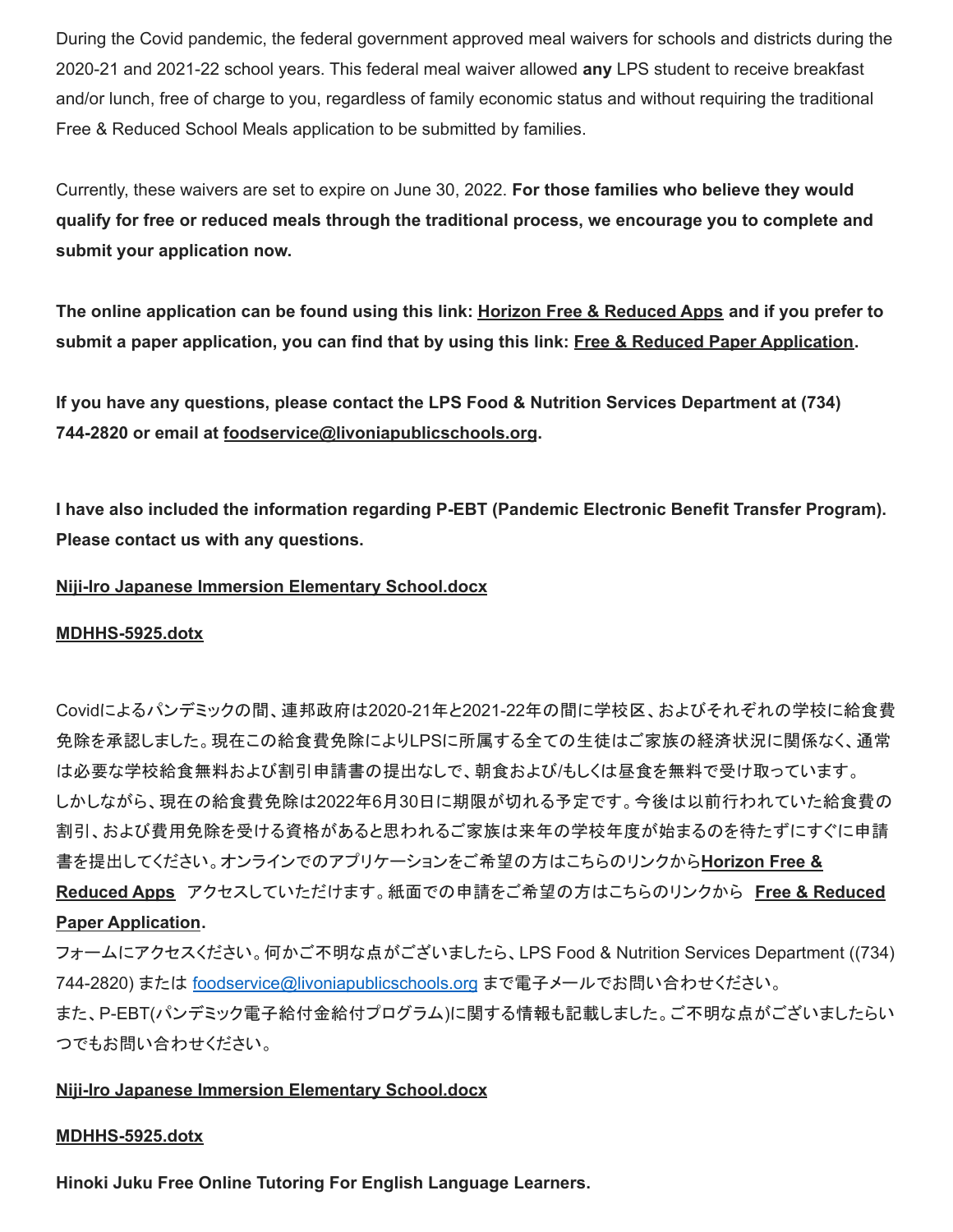ひのき英語学習者のための無料オンラインチューター

Please click [here](https://drive.google.com/file/d/1mQuWps-in8TTfgn5GFKIm5bKv8u5lmfc/view) for more information or fill out the [registration](https://forms.gle/wS7JTewaFBSw7Vw57) link for the activity.

## ひのき英語学習者のための無料オンラインチューターの詳細、お申込みはこちらのリンクからアクセスください。

The flyer of this activity is [here](https://drive.google.com/file/d/1mQuWps-in8TTfgn5GFKIm5bKv8u5lmfc/view)

The [registration](https://forms.gle/wS7JTewaFBSw7Vw57) link for the activity.

## **May Lunch Menu Lunch Menu May [2022.pdf](http://track.spe.schoolmessenger.com/f/a/Gy8Pz8aV9KMZY0PjsLbLeg~~/AAAAAQA~/RgRkS_3EP0R1aHR0cHM6Ly9tc2cuc2Nob29sbWVzc2VuZ2VyLmNvbS9tLz9zPUNoMjk2S1gxSmZ3Jm1hbD00ZDY2NTVhMDg3MTczOGMxZWRhYTgxOTFlMjE0MDgyYmM1NWRhZTU1NmNjN2Q1OGE2MmQ2OTExODUyYzMxYWViVwdzY2hvb2xtQgpiYUTKamLEFFghUiBsZGVsdWNhQGxpdm9uaWFwdWJsaWNzY2hvb2xzLm9yZ1gEAAAAAQ~~)**

#### **MOVING OR CHANGING SCHOOLS THIS FALL**今秋へ向けての転校やお引越しについて

For this upcoming fall, if you are moving or attending a different school not located in Livonia Public Schools, please email our school secretary at [kmorro@livoniapublicschools.org](mailto:kmorro@livoniapublicschools.org) so we can make sure your child's educational files are prepared for your child's next school and we can accurately account for this in our projected enrollment and staffing plans.

今秋にリボニア学区外への転出、転校などをお考えになっているご家族がいらっしゃいましたら当校秘書のキム・モ ロ [kmorro@livoniapublicschools.org](mailto:kmorro@livoniapublicschools.org) までメールにてご連絡ください。お子様が次に通われる学校へ必要書類や成 績ファイルなどを送付し、お子様が新学校でも引き続き学業に取り組めるよう手続きをいたします。

### **Students Moving Back to Japan** 転校の手続きについて

If you have any plans to transfer your child back to another school in Japan, please let us know as soon as possible. We will prepare the necessary documents regarding your move to make the process smooth. Notification must be submitted 30 days before your child's last day of attendance.

If you have any questions, please contact at Ai-sensei (Japanese Leader): [aameyaw@livoniapublicschools.org](mailto:aameyaw@livoniapublicschools.org)

日本へのご帰国や国内での転校のご予定がある場合は、学校までお知らせください。転出に必要な手続き、また転 校をスムーズにするための書類準備などを行います。届け出は、最終登校日の30日前までに行ってください。連絡 先: あい先生(日本語主任) [aameyaw@livoniapublicschools.org](mailto:aameyaw@livoniapublicschools.org)

### **Drop Off and Pick Up Reminders**

# 登下校時の注意点について

To help make our drop off and pick up as safe an efficient as possible, please following these procedures:

- Pull your car all the way to the crosswalk so that more students can get in and out of their cars
- Have your child ready to go and exit the vehicle on the school side. The quicker students exit the vehicle, the quicker the line will move.
- If your children need assistance getting out of the car, park and walk them in
- If you are walking with your children, you must cross at the crosswalk. Please do not walk in between cars as this can be potentially dangerous and it slows down the process.
- Drive no faster than 10 miles per hour in the parking lot
- When waiting in the pick up line after school, **please do not block the resident driveways**.

毎日の登下校時お子様のドロップオフとピックアップにて登下校時のお子様の安全を確保し、尚且つ迅速に進める 為、いくつか確認事項がございますのでご家族でご確認いただきご協力頂けます様お願い致します。

・ドロップオフ、ピックアップ時のお車の停車はなるべく歩道に近づけて停車して頂く様お願い致します。歩道に近づ けて停車して頂く事により、登下校際の車の乗り降りがスムーズになります。

・お子様が一人で車を降りるのが難しい場合、必ず駐車場にお車をお停め頂き、お子様と一緒に登校口までお送り 頂きます様お願い致します。